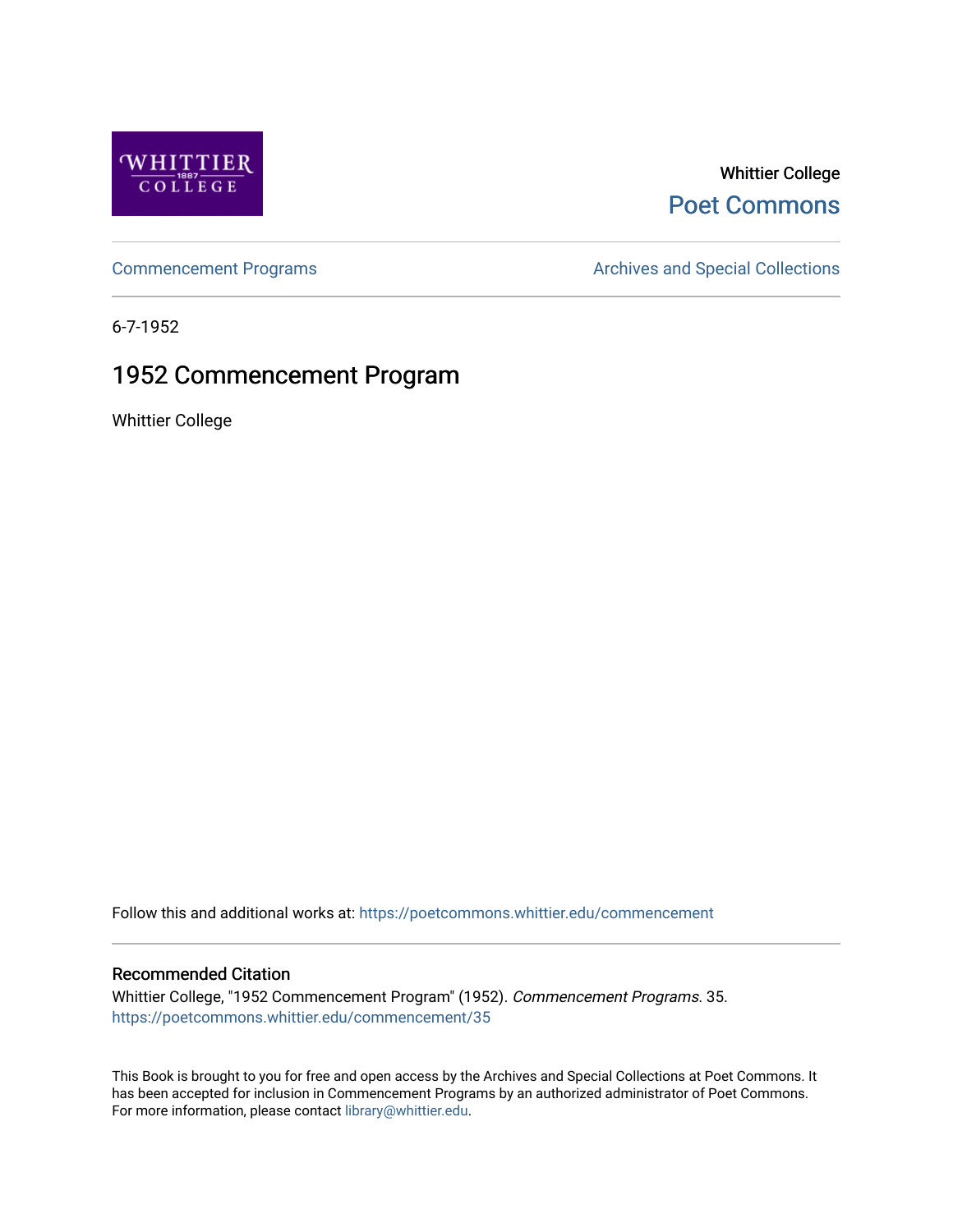Archives

Commencement Announcements

するご

*<u>Ghe Forty-ninth</u>* 

# **Annual Commencement**



# **Whittier College**





June 7, 1952

Four-thirty in the afternoon

THE HERBERT E. HARRIS AMPHITHEATRE

Whittier, California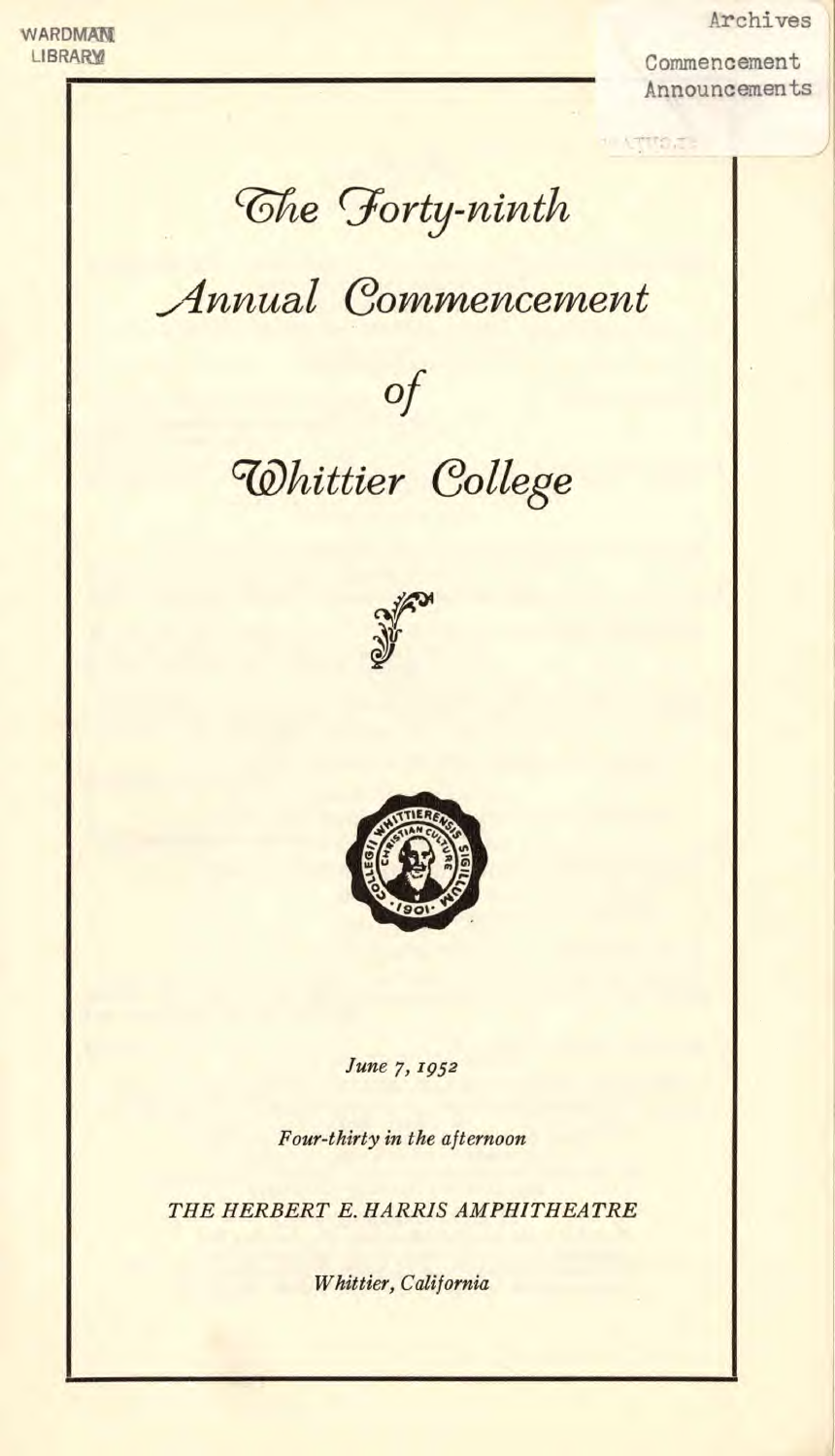Orogram

PROCESSIONAL—"Commencement Processional" ..... Handel-Elgar The Commencement Orchestra Ruth Haroidson, B.Mus. Professor of Violin, Conductor

(Audience Standing)

INVOCATION The Rev. Helen Herbrecht, A.B. Minister, Evangelical and Reformed Church, Junction City, Kansas

ARIA—"Lord Have Mercy," from St. Paul Oratorio......*Mendelssohn* Laurance A. McKenna, A .B., M.Mus. Assistant Professor of Voice

ADDRESS-"FOREIGN RELATIONS ARE HUMAN RELATIONS" Harold Henry Fisher, A .B., L.H.D. Chairman, Hoover Institute and Library, Stanford University

COMMENCEMENT CHARGE \_\_\_\_\_\_\_\_\_\_\_\_\_\_Arthur F. Corey, LL.D.<br>Executive Secretary, California Teachers Association<br>Member, Whittier College Board of Trustees

THE CONFERRING OF DEGREES............ Paul S. Smith, Ph.D. The President of the College

SENIOR CANDIDATES-Harold F. Spencer, Ph.D. The Dean of the College

GRADUATE CANDIDATES—H. Randolph Pyle, Ph.D. The Chairman of the Committee on Graduate Studies

ANNOUNCEMENT OF AWARDS AND HONORS THE WALTER FRIAR DEXTER AWARD THE HONOR SCHOLARSHIPS

## ALMA MATER

BENEDICTION The Rev. Everett H. Craven Minister, First Friends Church, Bell

RECESSIONAL—"March" **March"** Handel

BENJAMIN G. WHITTEN, Ph.D., JOHN H. BRIGHT, Ed.D., Marshals The Assistant Marshals are Members of the Cap and Gown and the College Knights Ushers are Sosecos (Sophomore Service Committee) and members of the Orthogonian Society The Commencement Orchestra consists of selected members of the Whittier College-Community Orchestra

THE FLAG-BEARERS ARE:

President of the Associated Students—I he American Flag<br>President of the Junior Class—The United Nations Flag<br>President of the Sophomore Class—The Christian Flag

President of the Freshman Class—I he Whittier College Flag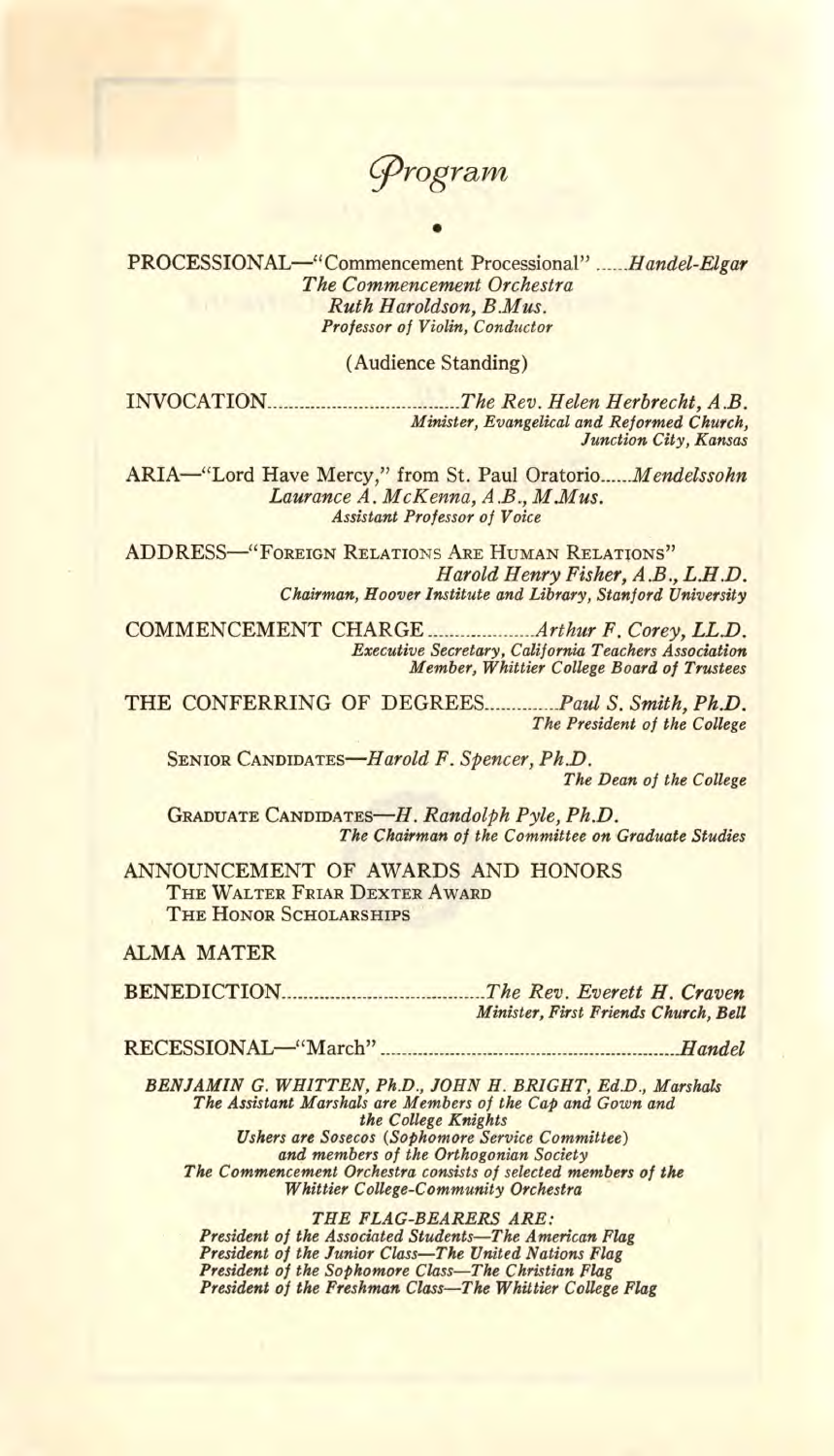#### **MASTER OF ARTS**

Clayton Eugene Briggs (A.B., University of Maine) THESIS SUBJECT: "The Selection and Design for the Stage Production of 'The Hasty Heart' by John Patrick"

William F. Carden (A.B., Occidental College) THESIS SUBJECT: "Stage Design and Production of George Bernard Shaw's 'Candida'"

Myron Donald Claxton (A.B., Whittier College) THESIS SUBJECT: "A Health Instruction Course for Whittier Union High School"

Joe Wesley Fitts, Jr. (A.B., Los Angeles State College) THESIS SUBJECT: "An Inquiry Into the Extent and Status of Communication Courses in American Colleges and Universities"

Robert Wilson Harper (A.B., Whittier College) THESIS SUBJECT: "The Promotion of Instrumental Music in the Small High Schools of Southern California"

Lillian P. Johnson (A.B., Whittier College) THEsIs SUBJECT: "A Summary of a Two-Year Experiment **in** the Conference Method of Reporting to Parents"

> Thomas Joseph McGowan (A.B., Whittier College)

THESIS SUBJECT: "A Study of the Relationship Between Hearing Acuity and Academic Achievement in Hard-of-Hearing Children Before and After Radium Treatment"

Harry Homer Nuffer, Jr. (A.B., Whittier College) THESIS SUBJECT: "An Investigation of the Content and Sequence of the Geometry Material in 'College Preparatory Mathematics Experiment'"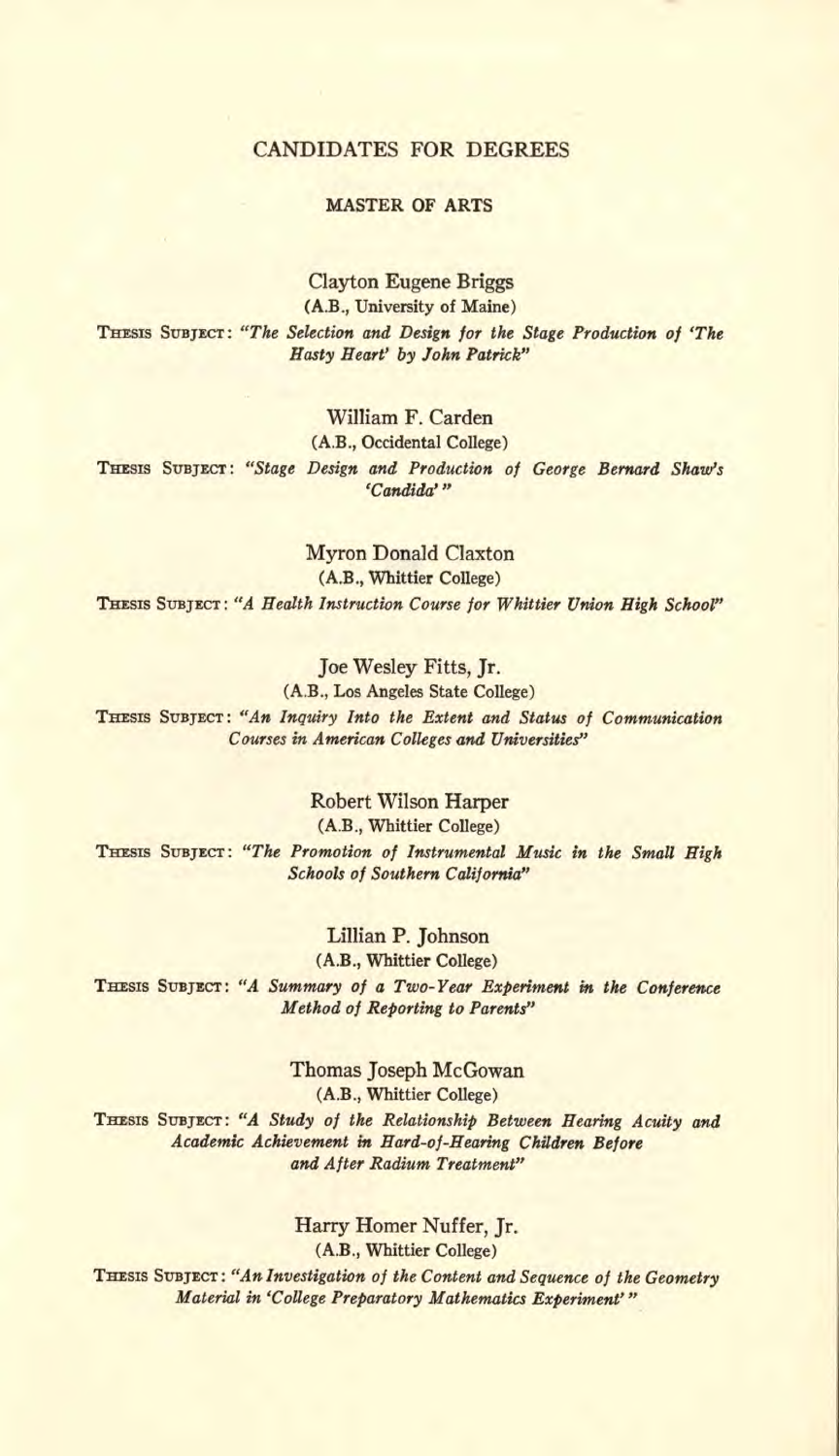### MASTER OF ARTS

Anne M. Pierce

(A.B., Whittier College)<br>THESIS SUBJECT: "A Sequence of Stories from English Literature Selected to Serve as Exercises in the Development of a Discipline for Interpretation"

Robert H. Ponce

(A.B., Whittier College) THESIS SUBJECT: "A Phonetic Analysis of the Speech of Seventy Spanish-Speaking Children as Demonstrated Through Recorded Reading"

Daniel Delbert Tebbs

(A.B., Whittier College)

THESIS SUBJECT: "A Study of Parental Preference in the Selection of an Institution for the Further Education of the High School Graduate"



### CANDIDATES FOR DEGREES

#### BACHELOR OF ARTS

AUGUST, 1951

Herman Anderson, Jr. B. Barton Beach Robert W. Brackenbury Leone Ann Cahill Katherine Leora Case Donald Frank Causey Robert Howard Causey, Jr. Joanna Lee Cochran Jack Harold Cooper Margaret Lenore Dahms Robert George Darnell Orville Jack Davis Mack W. Dinwiddie Mary Eleanore Bleming Dyer Flora Astrid Enander Dorothy Ann Richards Equitz Mildred Fike Cheshire Wayne N. Flick Russell Forney Helen Church Giebler Robert William Gregory Conrad Alfred Hanson, Jr. Ruth Winter Harris John Sherman Hewitson John Belden Humphreys Bessie Crocker Jones Theodora Ann Karlsen James L. Kerr, Jr. Jean Vivian Gregory Ketcherside Joan Louise Littell Lois Mildred Lockwood Gilbert William McKague Lawrence Francis Martin

David Simpson Mason Merle Charlotte Miller Belva Jane Goode Moore Ella Mustoe Constance Wurst Noll Doris Alene Nye Myrna F. Parker Dorothy Smith Pomeroy James Ray Reese Margaret Richards<br>Margaret Murray Ridenour Kenneth J. Roberts Pearl Maezelle Rose Walter Thomas Self Alfred Homer Smith Evelyn Frost Smith Cecil J. Soden, Jr. Barbara Sterling Richard Henry Strand Joy Connoran Stute Jonina K. T. Summers Leonard Irwin Talbert George Henry Thomas. Jr. Joyce Marian Tice Dana Lee Tryk Lucia Upp Gordon Elliott Weide Margaret Hall Westfall Austin C. White Dorothy Connolly Wiley Joseph William Wiley Reba Sue Wilson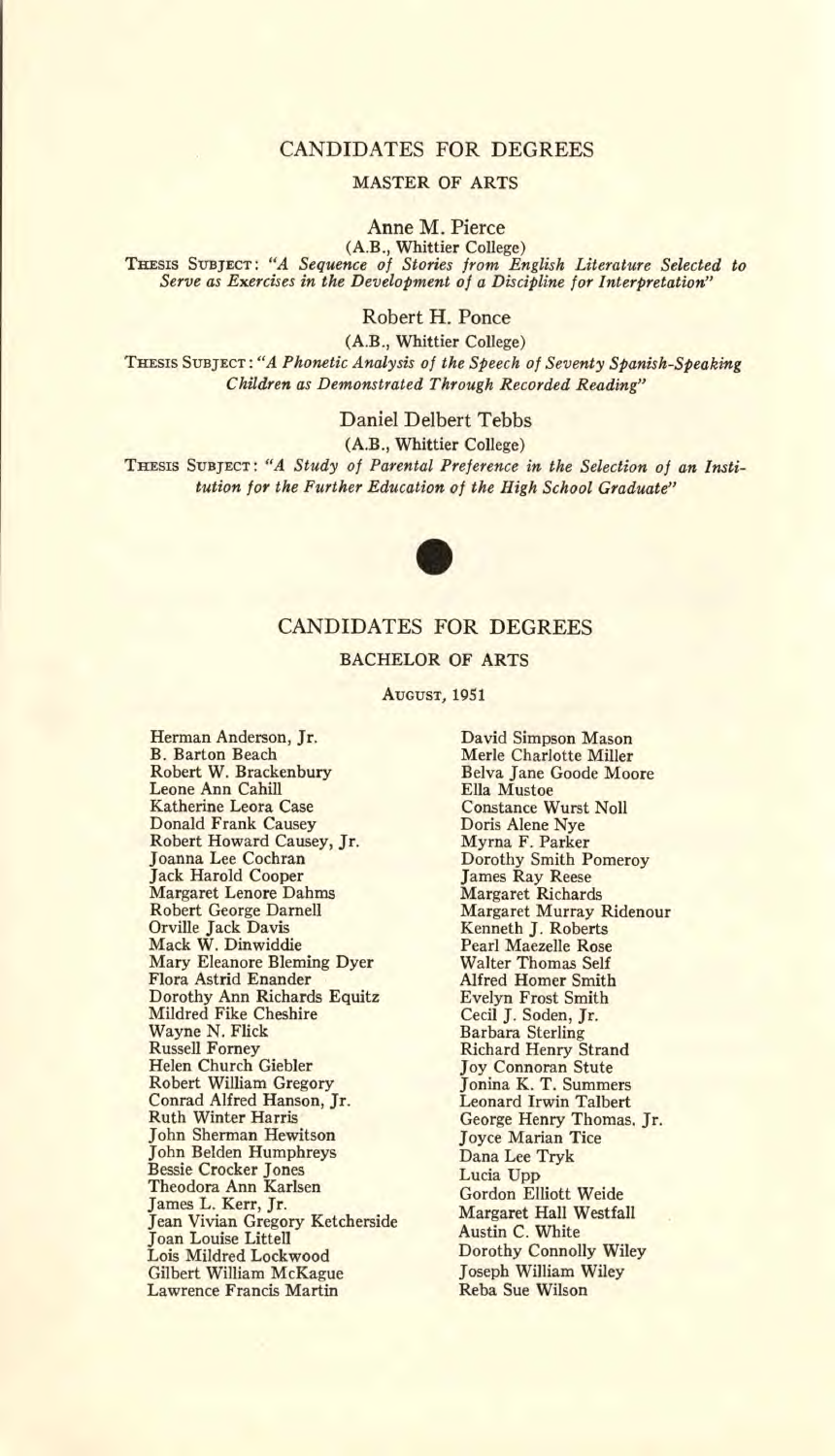# BACHELOR OF ARTS

#### **JANUARY**

Charlotte Alice Anderson Martha Merle Gardner Charles Richard Austin<br>Donald Lee Bendetti Walter Volney Bennett<br>
Roland P. Bergeron **Corner Horace Knowles** Morris C. Besly Mildred Orlena Ladd<br>James H. Boyle, Jr. Mildred Orlena Ladd Joseph David McClure Charles William Brown Byron K. McMillan Marilyn Granger Bunn James G. Nickle Elizabeth McKinnon Chenney<br>Ruth Harris Cloyd Ruth Harris Cloyd Alice H. Stoudt \*George B. Cottrell Donald Malcolm Tanner Francis O'Farrell Eichler Marston Bishop Ellis

\*\*\*John Dirk Houwink Robert Mitchell Brees Marilyn Patricia McLachlin<br>
Charles William Brown Byron K. McMillan Marjorie Lou Burrell **Hugh Richard Pendleton**<br>
David C. Cahill **Roccy George Rodia**<br>
Patricia Torrey Cheney Margaret Breeding Rooney Stanley L. De Geer<br>
Marie-Luise Dirksen<br>
Finis F. Waid Finis F. Waid<br>Ellis G. Wheadon

### BACHELOR OF ARTS

#### **JUNE**

Harold H. Adishian JoAnn Ahlquist Patricia Ann Albright Cora L. Flahaven Allen Starr Bailey \*William Myers Barbe Joy Chesta Bemis Harris Thomas Bengtsson \*Frances Georgia Blankenbaker \*Margaret Louise Boese Barbara Jean Bolton Dolores Ellen Bonser Barbara Allen Boos Dorothy Elizabeth Boyd Maude Elizabeth Brink \*Clarence Goold Brooks Marilyn Adele Brown Sylvia Ruth Burns William Morton Campbell Lois May Carlson \*Raymond Wilson Case Floyd E. Chandler Kathryne Beach Clifton Norman Eugene Cobb Donald Le Roy Collins Wilson Kruell Conaway Marilyn Ann Conley Carol Coomer Charles William Cooper, Jr. Lois Elaine Cooper George L. Corey Helen Murphy Coryell Drexel Arlene Costen

\*With honors. \*\*With high honors. \*\*\*With highest honors.

George Leonard Craven Mary E. Crouch Janet Elaine Curl Lois Wave Danner Lester Herbert Davis Jerome D. Dean Robert Moreland DeHart John David Deshler Constance Lucine De Vries Gretchen JoAnn Dilbeck Mildred Ann Downer Madeline Elizabeth Dreesman Thomas Townsend Drysdale, Jr. William A. Eberhart Robert Allan Eck Wendolyn Hope Eckerman Ethel Jeanne Elliott Leo Eves Charles Claude Faught Dale Leroy Finn Charles Morris Fisher Marjory C. Fitts Anna Lee Flake Cecilia Ruth Forst George E. Fralick Anne Carter Fritz Charlotte Mae Garrett Arthur H. Giese Allan Scott Gillies Peggy Gossom Phillip John Grabau Keith E. Green Mary Clarissa Greer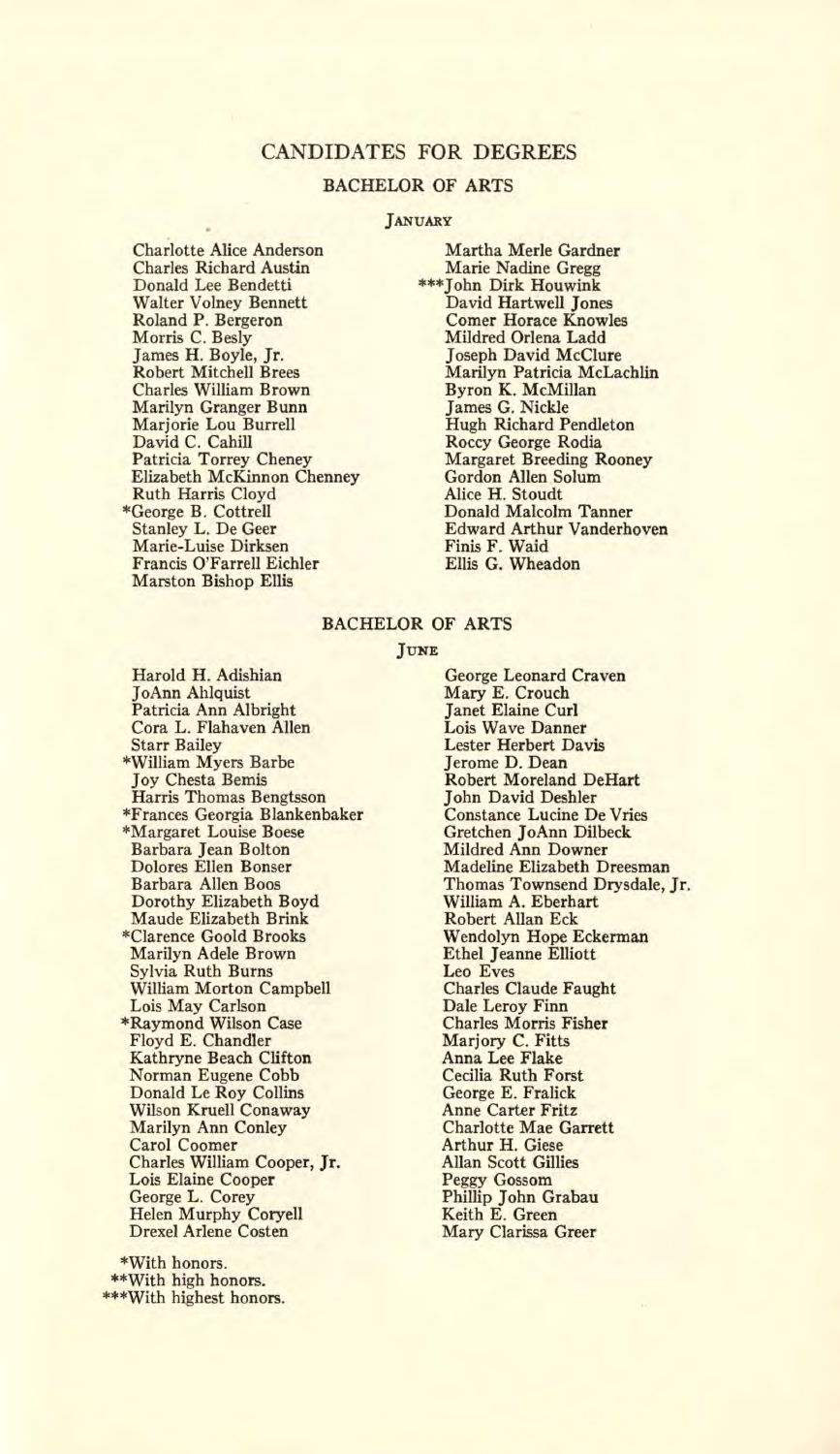### CANDIDATES FOR DEGREES BACHELOR OF ARTS JUNE (Continued)

Ray William Grubbs Gordon Robert Guillaume Adnee Hall Billie Jean Hall Charles Donald Hall John W. Halloran Richard Krough Hammond Lorna Mae Hankey Frederick Charles Harrison \*Melvin W. Harrison Roy E. Harry Derris Marshall Harter Mercedes L. Hastings Robert Milton Hendricks Donald C. Hill Zorada Anne Honn Glen Raymond Hughes Kathleen Jane Hulsey \*\*Elise Jeanette Jenkins Margaret Ellen Jinnett Adreon Beauton Johnston Donald Martin Jones Gordon Charles Jones William Graham Kennedy Mary Edrie Kerr Kenneth C. Kim Ivan J. King Arvin George Klinell Patricia L. Koch Shirley La Rae Kofford George William Konzelman George Albert Lambell Elizabeth Marie Langley Nancy Mirfield Learned \*\*\*Marilynn Jane Lee Margaret A. Smith Leonetti Dorothy Lou Lindsey Thomas Francis Ling Florence Elsie Littrell Sidney lone Lloyd Peter Anderson Love Carol Smith Lovett Lewis Reid McClellan Ruth McMillan Lawrence Edward Macrorie Charles Clarence Maitre Everett Merlin Matzigkeit **Jack Mealer** Robert Wesley Meyer Beatrice Vivian Miller Neva Calvert Mitchell Donald Kenneth Morales \*\*\*Robert F. Morton Dan Hartley Murray Leona Wilson Nerhood Robert Joseph Nevil Betty Jean Newberry \*David Joseph Nicolas Gladys Emiko Nohara Robert Gerald O'Connor \*\*Phyllis June Paige Deon Jean Parsons

Shirley Maxine Pattison Gale Maynard Paulson Theodora Louise Payne Harrie Wheeler Pearson Corinne Vendla Pehrson Robert Lowell Pfister Martha Sue Phillips Jack Sidney Pickering Eugene Arthur Pinheiro Ruth Lois Podmore Jerry P. Porter Norma M. Anderson Potter Adeline Otero Radzewicz Eleanor Jane Rector Angela Eileen Reid Pedro Jauregui Reyes Ida Sue Richards Helen Harpham Riesterer Phyllis Jean Ritter Jake R. Robertson Charlotte Roe John R. Rollofson Charles Rogers Rothaermel Donald Stanley Rothrock Dale B. Rumsey Roy M. Runco \*\*Ronald Loy Searcy Donald Jay Seemann Ramona Mary Sellars Elizabeth Jean Shore Robert Signer \*\*\*Robert Lucian Smith \*\*\*Robert Russell Smith Stephen Howard Smith Tressie Frances Snodgrass Dorothy May Spencer Mildred Evelyn Sprague Everett Phillip Stevens Norman Ross Stevenson Dale Edward St. George Ernest W. Sturdevant James Arthur Sucksdorf Susan Rogers Sullivan Virginia Ann Taylor Virginia M. Taylor Mary Ellen Thornburg Patricia Louise VanDaele Evelyn Deanne Vawter Norman Joseph Von Ignatius Carol Joan Walker Richard Ernest Walters Joanne Carol Walton Russell Oliver Warfield Jerry Robert Wegner Marion Sue Weide JoAnn Marie Weinert Max A. Wendel James Claire Whiteman Grover C. Willis, Jr. \*\*\*Marjorie Ruth Wintz Helen Gerda Wittman Clifford Thomas William Wolfe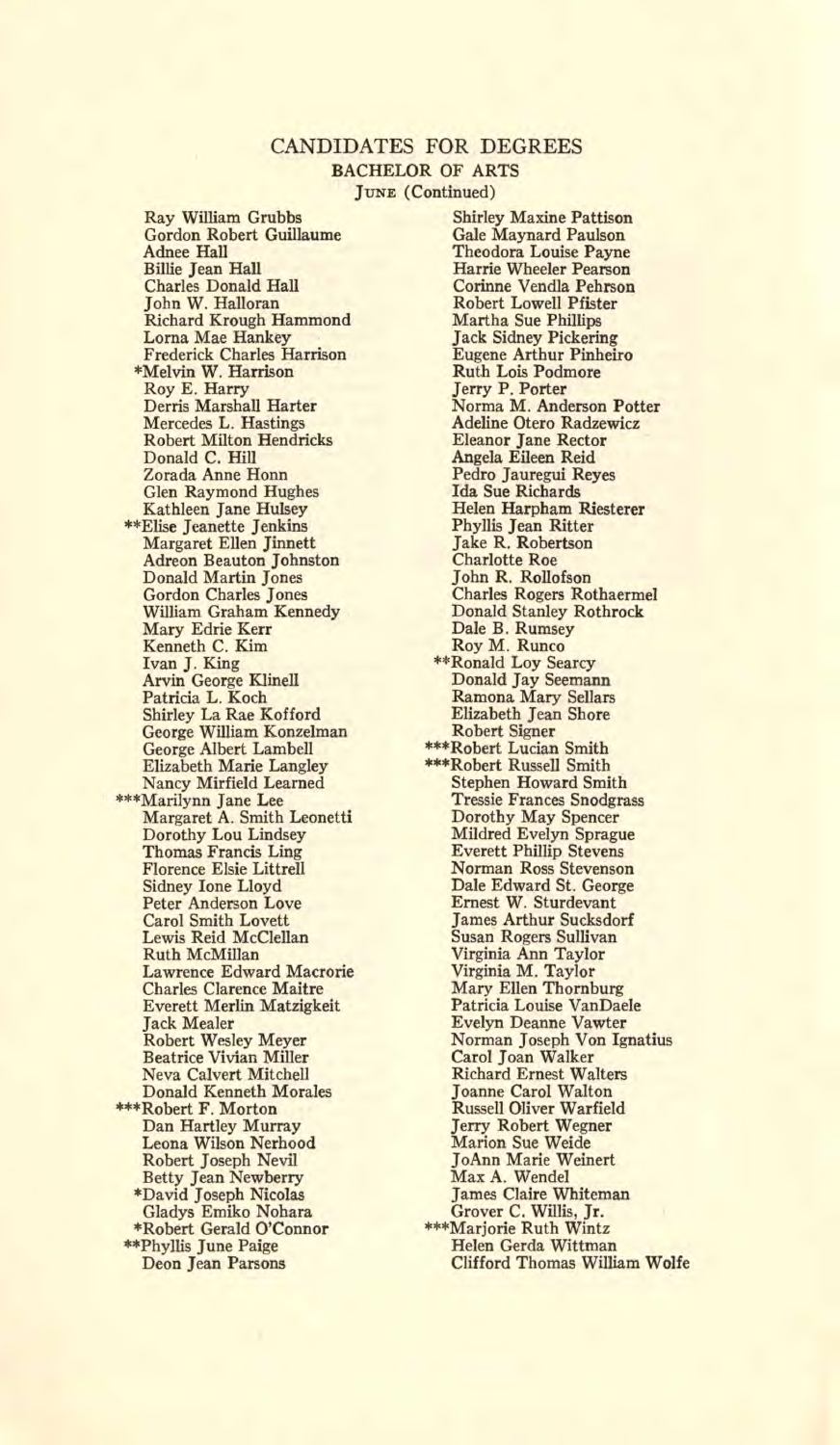#### BACHELOR OF ARTS

#### AUGUST, 1952

Carita Ackerman Pauline Ross Andes Fred Warren Axe, Jr. Rose L. Riggs Bender Kenneth Edwin Biery Sue Carolyn Burnip Jack Carver Blanche Elizabeth Baker Colton William Cota George Frederick Croffoot Gordon Taylor Curtis James B. Dron William E. Florcyk Bernice Stein Francis Vesta Dunbar Friend Andrew Murray Griffin Jeanette Ekstrom Hancock Archie Junior Haskins Sherry Ann Hedrick Leslie Dale Herrill Ralph P. Jones Frances Leone Knickerbocker

Jack Lewis Kohlbush Lawrence Albert Lerno Ralph John Lovik Luella Callan Lowell Mary Elizabeth Montgomery Dick H. Morgan Agnesse Dicus Nelson Eloise Priester Walter J. Redmond Don Richetts Barbara Irene Ripperdan Ross W. Rohn, Jr. Ellen M. Scofield Virginia Lee Severs Wifiette Glenn Skipper Jean Doris Smith Howard Claud Sutterfield Jean B. Wall Blanche Evelyn Waters James Minor Watson Linda C. Yerman